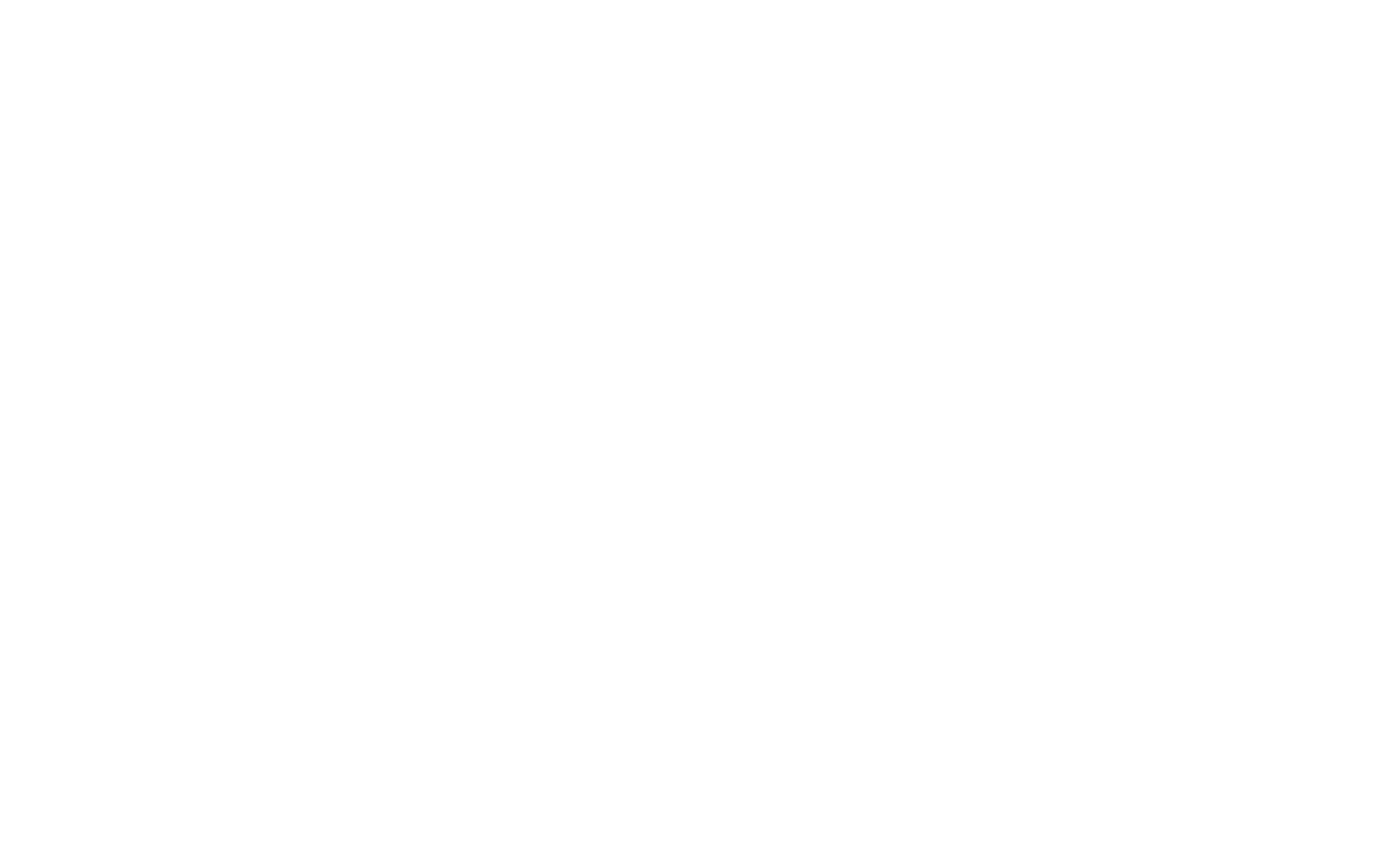#### CONSEJO PROVINCIAL DE ECUCACION FECHA DE EMISION: 06/12/2021 JUNTA DE CLASIFICACION DE EDUCACION PRIMARIA

### LISTADO DEFINITIVO DOCENTES TITULARES ASCENSO POR LOCALIDAD A¥O 2022.-

| ÚÄÄÄÄÄÄÄÄÄÄÄÄÄÄÄÄÄÄÄÄÄÄÄÄÄÄÄÄÄÄÄÄÄÄÄ<br><sup>3</sup> Local i dad: Pto Deseado<br><sup>3</sup> VI CEDI RECTORES CON 3 A¥OS EN CONDICIONES DE ACCEDER A LA DI RECCION                                                                                                                                                                                                |             |                                           |                                                 |                                              |                                                              |               |                           |                                      |              |                             |  |           |                                                                                                                                                                                                                                   |
|--------------------------------------------------------------------------------------------------------------------------------------------------------------------------------------------------------------------------------------------------------------------------------------------------------------------------------------------------------------------|-------------|-------------------------------------------|-------------------------------------------------|----------------------------------------------|--------------------------------------------------------------|---------------|---------------------------|--------------------------------------|--------------|-----------------------------|--|-----------|-----------------------------------------------------------------------------------------------------------------------------------------------------------------------------------------------------------------------------------|
| . The Second M.A/E Vic Dir Sup S.T. Voc D.N.Asis Dict [1] Loc Prov Na/In [1] ALDP GRAL<br>Ord                                                                                                                                                                                                                                                                      |             |                                           |                                                 |                                              |                                                              |               |                           |                                      |              |                             |  |           | Nro Apellido y Nombre Tit A.P. --- SERVICIOS DOCENTES --- ANT. CUL. RESI. M.A. ATP O.T. PUBL - ACTIVIDADES -C.C. J.E. OTRO S.D.I. PUNT. Establecimiento Titular                                                                   |
| 1 PONCE SANDRA EDITH 9 0.60 3.60 2.70 3.20<br>2 LUNA CLAUDIA ROSANA 9 3.40 1.20<br>3 OROQUIETA ROXANA 9 0.20 3.60 2.40 1.20<br>4 CHAVEZ CARMEN 9 0.80 3.60 1.20 0.80<br>5 ESPINOSA PAULA 9 3.80 3.00<br>6 GONZALEZ MARIA LUJAN 9 3.60 2.<br>7 LEONETTI MARTA NOEMI 9 4.40 0.90<br><sup>3</sup> VICEDI RECTORES CON 2 A¥OS EN CONDICIONES DE ACCEDER A LA DIRECCION |             |                                           |                                                 |                                              | 10.00<br>10.00 0.20<br>10.00<br>10.00<br>10.00 0.30          | $0.10$ $1.00$ |                           | $1.25$ 0.15<br>5.25<br>2.75          | 0.15<br>0.70 | ). 15<br>). 15<br>). 70<br> |  |           | 3.00 36.50 ESCUELA N 66<br>3.00 35.20 ESCUELA N 66<br>3.00 34.20 ESCUELA N 66<br>3.00 34.15 ESCUELA N 56<br>3.00 32.80 ESCUELA N 5<br>32.50 ESCUELA N 87<br>2.00 29.60 ESCUELA N 66                                               |
|                                                                                                                                                                                                                                                                                                                                                                    |             |                                           |                                                 |                                              |                                                              |               |                           |                                      |              |                             |  |           | Nro Apellido y Nombre Iit A.P. --- SERVICIOS DOCENTES --- ANT. CUL. RESI. M.A. ATP O.T. PUBL -ACTIVIDADES -C.C. J.E. OTRO S.D.I. PUNT.Establecimiento Titular<br>Ord M.A/E Vic Dir Sup S.T. Voc D.N.Asis Dict Loc Prov Na/In ALDP |
| 1 DIAZ LORENA BEATRIZ 9 0.80 3.40 0.60                                                                                                                                                                                                                                                                                                                             |             |                                           | 0 3.40 0.60<br>3.80 0.60 1.20<br>3.80 0.60 1.20 |                                              |                                                              |               |                           |                                      |              |                             |  |           | 3.00 38.70 ESCUELA N 56<br>26.00 EDJA-EGB N 6                                                                                                                                                                                     |
| Ord                                                                                                                                                                                                                                                                                                                                                                |             |                                           | M.A/E Vic Dir Sup S.T. Voc D.N.Asis Dict        |                                              |                                                              |               |                           |                                      |              | Loc Prov Na/In              |  | ALDP GRAL | Nro Apellido y Nombre Tit A.P. --- SERVICIOS DOCENTES --- ANT. CUL. RESI. M.A. ATP O.T. PUBL - ACTIVIDADES -C.C. J.E. OTRO S.D.I. PUNT. Establecimiento Titular                                                                   |
| 1 GUAYMAS PATRICIA<br>2 ROMERO MARIA BELEN<br>3 CODAZZI MARINA<br>4 GUAYMAS MARIA<br>5 LLANEZA ANDREA<br>6 BAZZE MARIA ELIZABET                                                                                                                                                                                                                                    | 9 1.20 5.00 | 3.00<br>3.40<br>4.60<br>0.40 4.00<br>5.60 |                                                 | 3.00<br>3.00<br>2.30<br>3.00<br>2.90<br>3.00 | 10.00<br>10.00 0.30<br>10.00 0.50<br>10.00<br>10.00<br>10.00 |               | $0.10 \quad 6.25$<br>0.10 | 9.25<br>9.50<br>4.75<br>6.00<br>2.50 | 0.05         | $0.20 \, 0.10$              |  |           | 3.00 37.85 ESCUELA N 5<br>3.00 37.60 ESCUELA N 87<br>34.70 ESCUELA N 56<br>3.00 34.45 ESCUELA N 87<br>2.00 34.30 ESCUELA N 56<br>3.00 33.10 ESCUELA N 87                                                                          |

## PAGINA: 1<br>FECHA DE EMISION: 06/12/2021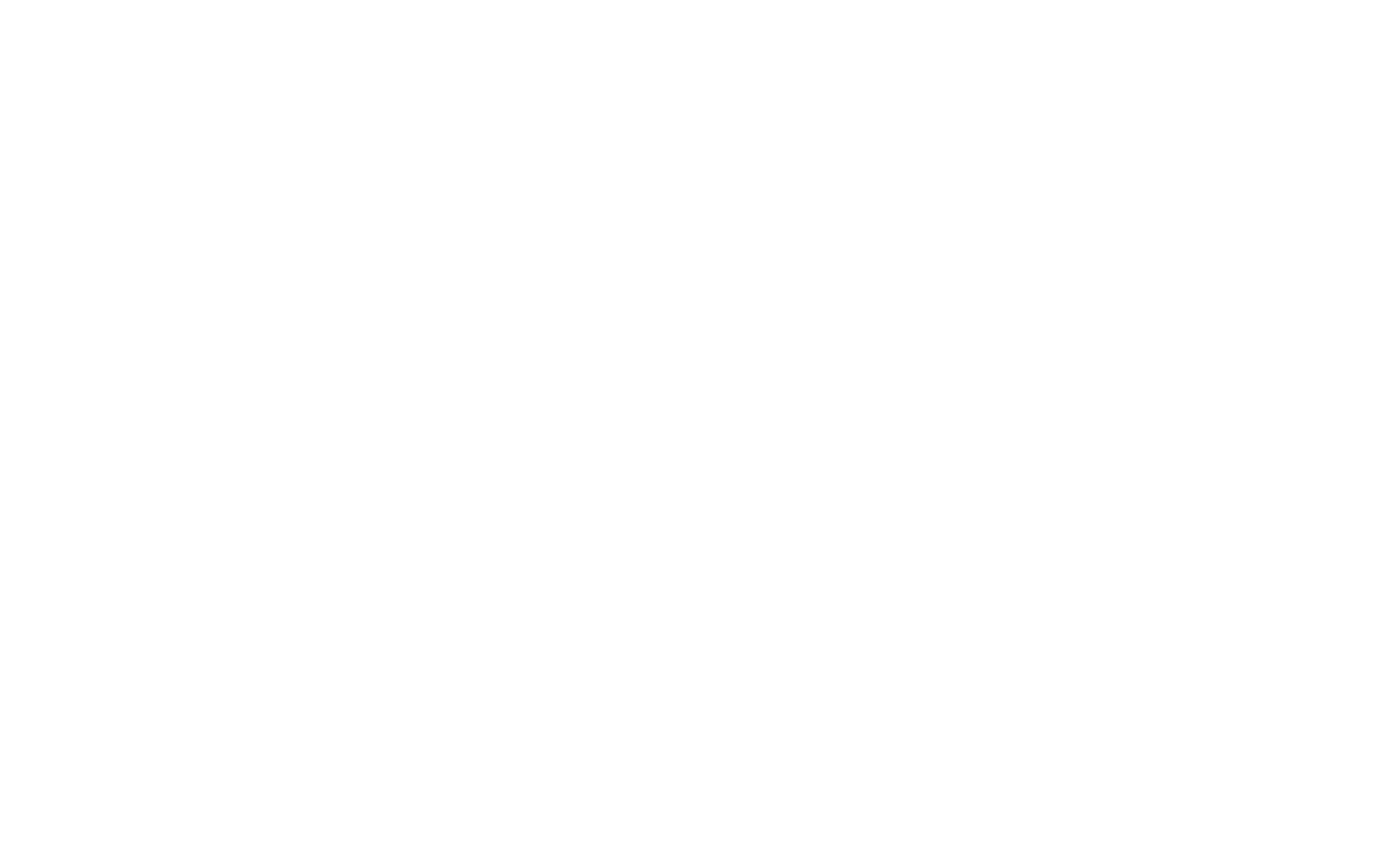#### CONSEJO PROVINCIAL DE ECUCACION FECHA DE EMISION: 06/12/2021 JUNTA DE CLASIFICACION DE EDUCACION PRIMARIA

### LISTADO DEFINITIVO DOCENTES TITULARES ASCENSO POR LOCALIDAD A¥O 2022.-

| ŬÄÄÄÄÄÄÄÄÄÄÄÄÄÄÄÄÄÄÄÄÄÄÄÄÄÄÄÄÄÄÄÄÄÄÄÄ<br><sup>3</sup> Local i dad: Pto Deseado                                                                                                                                                                                                                                                                                                                                                                                                                                                                                                                                                                                                                                        |   |                                                                                                                                                                                          |  |                                                                                                                                                                                                                  |                                                                                                                                                                                                                               |                                      |                                                                                                                                                                                                 |                                                                 |      |      |                                                          |                                                                                                                                                                                                                                                                                                                                                                                                                                                                                                                                                                                                                                                                                                    |  |
|-----------------------------------------------------------------------------------------------------------------------------------------------------------------------------------------------------------------------------------------------------------------------------------------------------------------------------------------------------------------------------------------------------------------------------------------------------------------------------------------------------------------------------------------------------------------------------------------------------------------------------------------------------------------------------------------------------------------------|---|------------------------------------------------------------------------------------------------------------------------------------------------------------------------------------------|--|------------------------------------------------------------------------------------------------------------------------------------------------------------------------------------------------------------------|-------------------------------------------------------------------------------------------------------------------------------------------------------------------------------------------------------------------------------|--------------------------------------|-------------------------------------------------------------------------------------------------------------------------------------------------------------------------------------------------|-----------------------------------------------------------------|------|------|----------------------------------------------------------|----------------------------------------------------------------------------------------------------------------------------------------------------------------------------------------------------------------------------------------------------------------------------------------------------------------------------------------------------------------------------------------------------------------------------------------------------------------------------------------------------------------------------------------------------------------------------------------------------------------------------------------------------------------------------------------------------|--|
|                                                                                                                                                                                                                                                                                                                                                                                                                                                                                                                                                                                                                                                                                                                       |   |                                                                                                                                                                                          |  |                                                                                                                                                                                                                  |                                                                                                                                                                                                                               |                                      |                                                                                                                                                                                                 |                                                                 |      |      |                                                          | Nro Apellido y Nombre Tit A.P. --- SERVICIOS DOCENTES --- ANT. CUL. RESI. M.A. ATP O.T. PUBL - ACTIVIDADES -C.C. J.E. OTRO S.D.I. PUNT.Establecimiento Titular<br>Ord M.A/E Vic Dir Sup S.T. Voc D.N.Asis Dict Loc Prov Na/In ALD                                                                                                                                                                                                                                                                                                                                                                                                                                                                  |  |
| 7 LUNA LILIANA DEL 9 5.40<br>8 NAVES ANALIA 9 3.80<br>9 CORONEL MARTINEZ 9 4.20<br>10 CORNALO NORMA 9 3.20<br>11 CARDOZO NANCY 9 5.00<br>12 FERNANDEZ FELIX 9 0.20 4.80<br>12 FERNANDEZ FELIX<br>13 ZAUCI PAOLA SOLEDAD<br>14 FARIAS LETIZIA<br>15 MARTINEZ SILVIA<br>16 CARCAMO DORIS MABEL<br>17 BARRI ONUEVO ROSA<br>18 QUI ROGA CAROLINA<br>19 GOMEZ JORGE ANTONIO<br>20 SANTANA CAROLINA<br>21 CUSSI SOFIA ANTONIA<br>22 FERNANDEZ SANDRA<br>23 VEGA PATRICIA<br>24 QUI PI LDOR ALBA INES 9 0.40 4.60<br>25 BAIO DOMINGO MIGUEL 9<br>26 ZAMBON RAMON IGNACIO 9<br>27 I ANNUZZI MARIA<br>28 VEGA CAROLINA RAQUEL 9<br>29 CABRERA GRACI ELA<br>30 SALEMME GRACI ELA<br>31 SUAREZ ELIANA<br>32 RAMIREZ MARIA ALICIA |   | 9 0.20 4.80<br>3.80<br>$2.80$<br>5.20<br>3.00<br>9 0.20 5.20<br>3.00<br>5.00<br>9 0.40 2.40<br>3.60<br>4.60<br>4.60<br>4.60 0.30<br>4.60<br>4.80<br>2.40<br>4.80<br>3.20<br>2.80<br>5.80 |  | 3.00<br>$3.00$<br>$3.00$<br>3.00<br>3.00<br>3.00<br>3.00<br>3.00<br>3.00<br>2.95<br>3.00<br>3.00<br>3.00<br>2.50<br>3.00<br>3.00<br>3.00<br>3.00<br>3.00<br>3.00<br>2.80<br>1.40<br>3.00<br>3.00<br>2.10<br>3.00 | 10.00<br>10.00<br>10.00<br>10.00<br>10.00<br>10.00 0.50<br>10.00<br>10.00 1.00<br>10.00<br>10.00<br>10.00<br>10.00<br>10.00<br>10.00<br>10.00<br>10.00<br>10.00<br>10.00<br>10.00<br>10.00<br>9.10<br>10.00<br>10.00<br>10.00 | 0.20<br>0.10<br>0.10<br>0.10<br>0.10 | 2.50<br>2. 50<br>5. 00<br>3.50<br>4.50<br>2.00<br>10.00 1.40 0.10 3.25<br>3.00<br>$0.10 \quad 3.50$<br>3.00<br>2.00<br>2.50<br>$0.10$ 1.00<br>10.00 0.10 0.10 2.25<br>3.50<br>$0.10 \quad 4.00$ | 0.15<br>0.10<br>0.10<br>0.15<br>0. 20 0. 25 0. 10 0. 15<br>0.10 | 0.10 | 0.15 | 0. 15<br>0. 10<br>0. 10 0. 10<br>0. 20<br>0. 20<br>0. 25 | 3.00 33.05 ESCUELA N 66<br>2.00 32.90 ESCUELA N 66<br>3.00 32.90 ESCUELA N 66<br>3.00 32.70 ESCUELA N 66<br>3.00 32.30 ESCUELA N 87<br>31.95 ESCUELA N 5<br>2.00 31.55 ESCUELA N 66<br>3.00 31.40 ESCUELA N 87<br>3.00 31.30 ESCUELA N 66<br>3.00 30.95 ESCUELA N 56<br>3.00 30.50 ESCUELA N 5<br>3.00 30.30 ESCUELA N 87<br>3.00 30.20 ESCUELA N 66<br>3.00 29.80 ESCUELA N 5<br>3.00 29.80 ESCUELA N 87<br>3.00 29.70 ESCUELA N 66<br>3.00 29.70 ESCUELA N 87<br>29.60 ESCUELA N 56<br>2.00 29.60 ESCUELA N 56<br>3.00 29.60 ESCUELA N 56<br>3.00 29.60 ESCUELA N 87<br>3.00 29.30 ESCUELA N 87<br>3.00 28.90 ESCUELA N 5<br>3.00 28.30 ESCUELA N 87<br>28.00 ESCUELA N 56<br>27.80 ESCUELA N 66 |  |
| 33 ESPINOSA RICARDO<br>34 DA PALMA RAUL<br>35 RAMI REZ JULI A TERESA                                                                                                                                                                                                                                                                                                                                                                                                                                                                                                                                                                                                                                                  | 9 | $0.20\,5.20$<br>9 0.20 3.40<br>0.20 4.80                                                                                                                                                 |  | 3.00<br>3.00<br>3.00                                                                                                                                                                                             | 10.00<br>10.00<br>10.00                                                                                                                                                                                                       |                                      | 1.50                                                                                                                                                                                            |                                                                 |      | 0.15 |                                                          | 27.40 ESCUELA N 87<br>27.25 ESCUELA N 56<br>27.00 ESCUELA N 56                                                                                                                                                                                                                                                                                                                                                                                                                                                                                                                                                                                                                                     |  |

## PAGINA: 2<br>FECHA DE EMISION: 06/12/2021